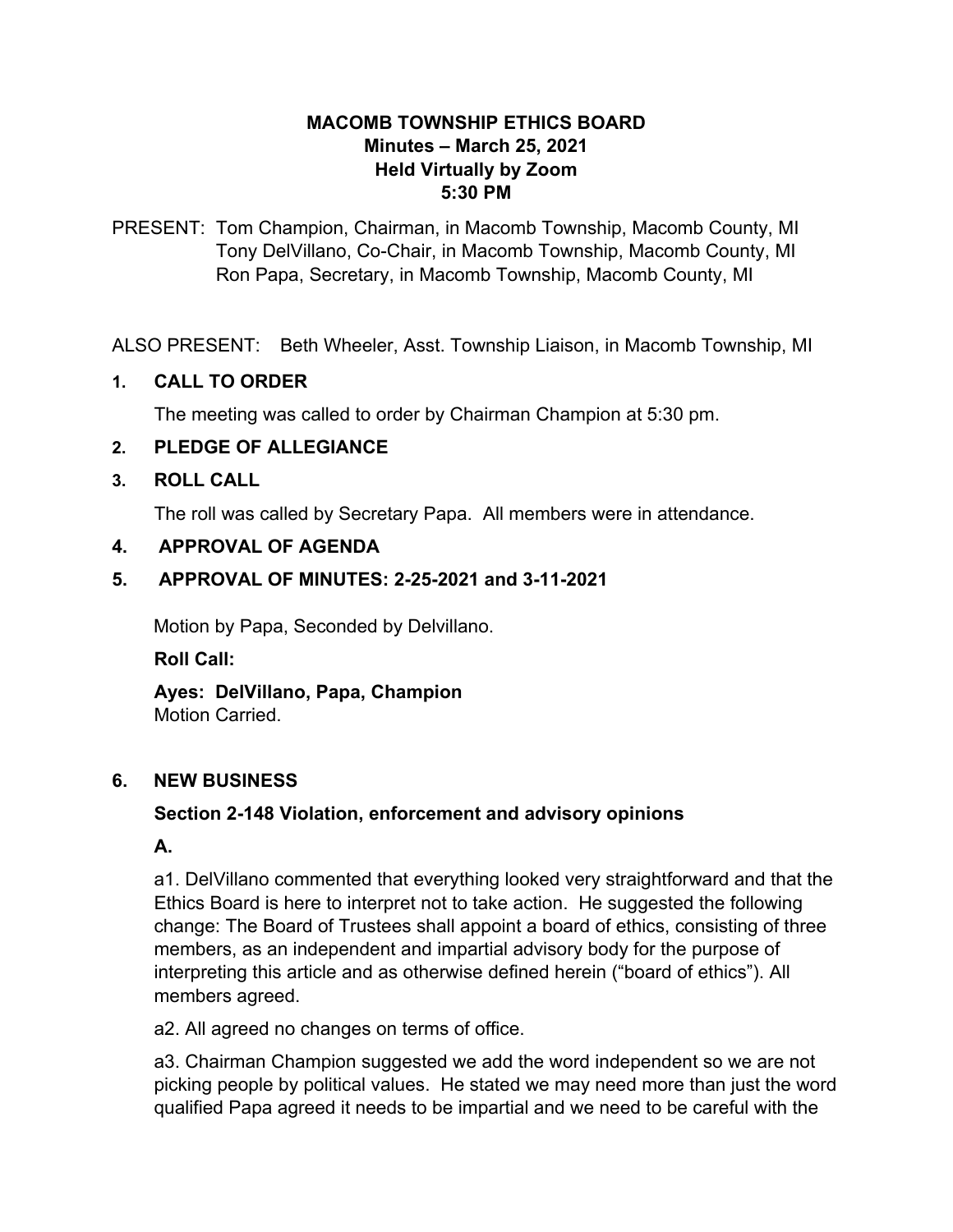wording. He also reminded the board we need to be aspirational and the board should be impartial in their behavior and ability to exhibit impartiality. He said as a member of the Ethics Board we should strive to demonstrate impartiality from political motivation.

3a. All agreed no changes to members serving without compensation and not otherwise being a public official or employee.

3b. Papa questioned the meaning of this statement. He said it was very similar to #2. After brief discussion all agreed to state the roles of each individual: Chairman, Vice-Chairman and Secretary.

3c. Chairman Champion stated that Ethics Board should be non-political. The Board of Trustees is political. Ethics Board should set procedures and remove potential problem for the Board of Trustees. He suggested to change the word "trustees" to "ethics" and all agreed.

3d. All agreed no changes to members being an appointee.

B. All agreed there is a conflict in the last sentence. Change Board of Trustees to Board of Ethics. All agreed to the change.

C. Chairman Champion suggested we use a penalty system. If the complaint is severe we hand it over to the Board of Trustees. If the complaint is minor the Ethics Board will handle. Need to determine the severity of the punishment. Papa emphasized the punishment would be determined by the Board of Trustees. He also stated he would be in favor of penalties, but would like to learn more about the penalty system. DelVillano stated the board gets only recommendations from us. Chairman Champion explained the County uses a fine system. All severe complaints are handled by the board and the minor complaints are handled by the Ethics Board. The Ethics Board determines their punishment and fines them up to \$100. Chairman Champion stated he would like to delay action on this item until the next board meeting.

C 1&2 – Chairman Champion stated we are not an investigating body. We do not go out and create. Papa also said we may have an investigative role because we investigate allegations brought to us. DelVillano clarified that we wait until the issue is brought to us. All agreed no changes.

3. Chairman Champion clarified that an employee can ask for a closed meeting so the wording needs to be changed to reflect that option. All agreed.

4. All agreed no changes to issuing and publishing advisory opinions upon request from a public official, employee or the Macomb Township Board of Trustees relating to matters affecting ethical conduct of a public officer or employee.

DelVillano added the complainant cannot make false or anonymous accusations, the victim has the right to know who filed the complaint.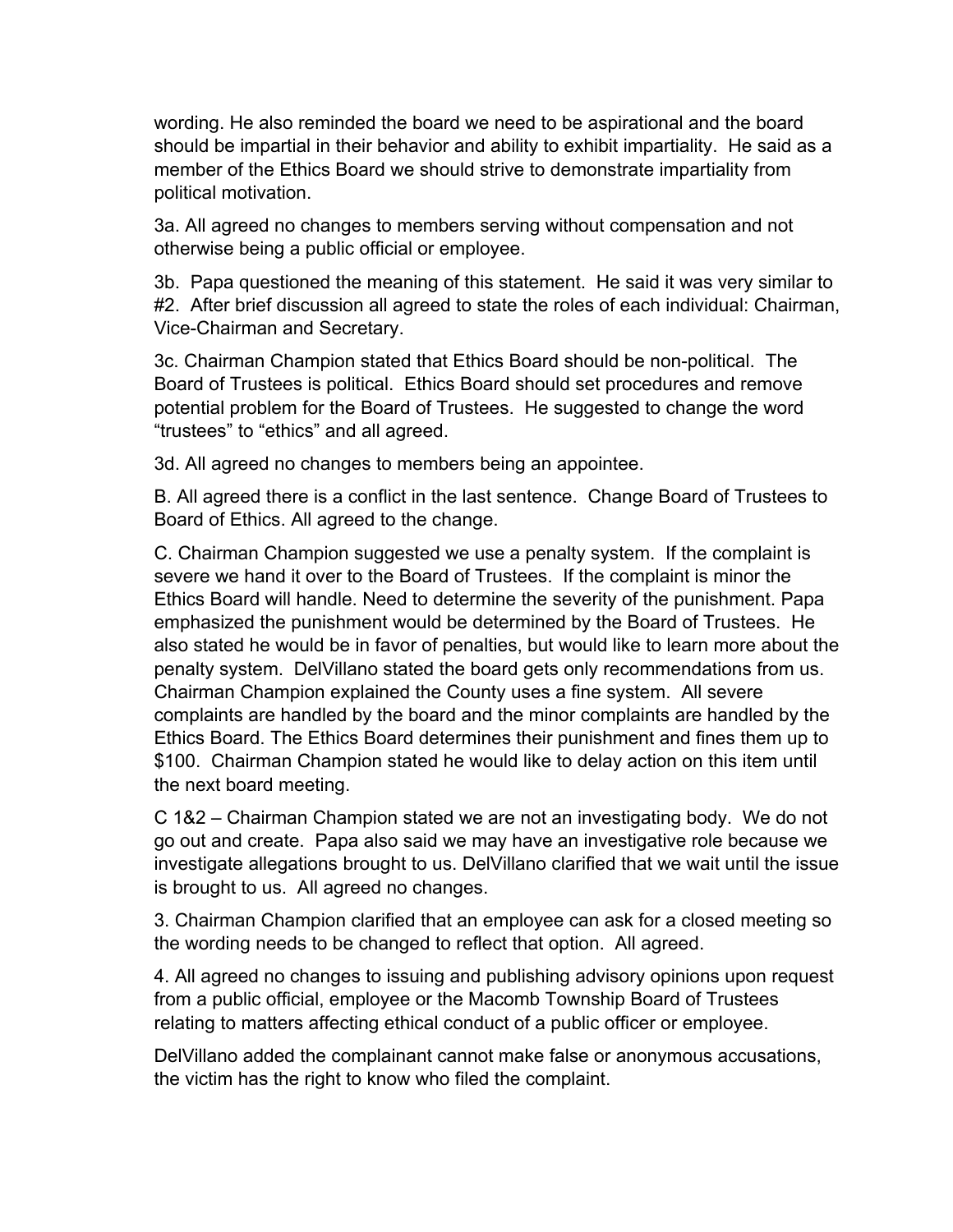#### **Section 2-149 Penalties**

1. Chairman Champion stated the more severe complaints will be handled by the Board of Trustees and the minor complaints will be handled by the Ethics Board. Papa used an example that the Ethics Board is the Jury and the Board Members are actually acting as the Judge. Papa said our duty is to provide our findings and recommendations. Chairman Champion explained the distinction between complaints at the County with criminal and civil. Criminal goes to the Sheriff, severe goes to the Board of Trustees and minor goes to the Ethics Board for a slight fine. Papa stated if they just pay a fine it's a slap on the wrist. If they have to appear before the board, the community will find out about it and it will now be on their employee record. The Board asked Beth Wheeler to find out from Jeff Tabaka, HR Director if a valid complaint will go on an employee's permanent record, for how long and if it will ever come off. Wheeler will find out the answer.

2. Chairman Champion wants to add the word "unions" to the end of the sentence. All agreed on the change.

3. Chairman Champion stated imposing the discipline is a burden for the Board of Trustees. All agreed no changes.

4. DelVillano suggested the following change: A public official or employee who reports or is about to report a violation, without malice, false testimony, retaliatory intent, and/or punitive complaining, shall not be subject to the following sactions because they reported or were about to report such violation. All agreed on the change.

### **Section 2-150**

Chairman Champion started a discussion about the unions. It was agreed it would be a major change but would like to add wording to their contracts to include something about the Ethics Board. He mentioned in the State of Michigan handbook the unions are avoided. DelVillano emphasized we are not here to interpret. If an employee works out something with their union or Township we do not have a say. We cannot interfere with union processes. Papa agreed Collective Bargaining Agreement should attempt to include the Ethics Board. Chairman Champion stated it is a big issue that would have to be solved in steps. He suggested to table this issue until the next meeting and think about the correct wording.

# **DISCLOSURES**

DelVillano stated the County provided the best and most simple example. Papa agreed but stated it did not include anything related to owning property in Macomb Township that is not your primary residence. DelVillano agreed and stated Clinton Township had that in their disclosure.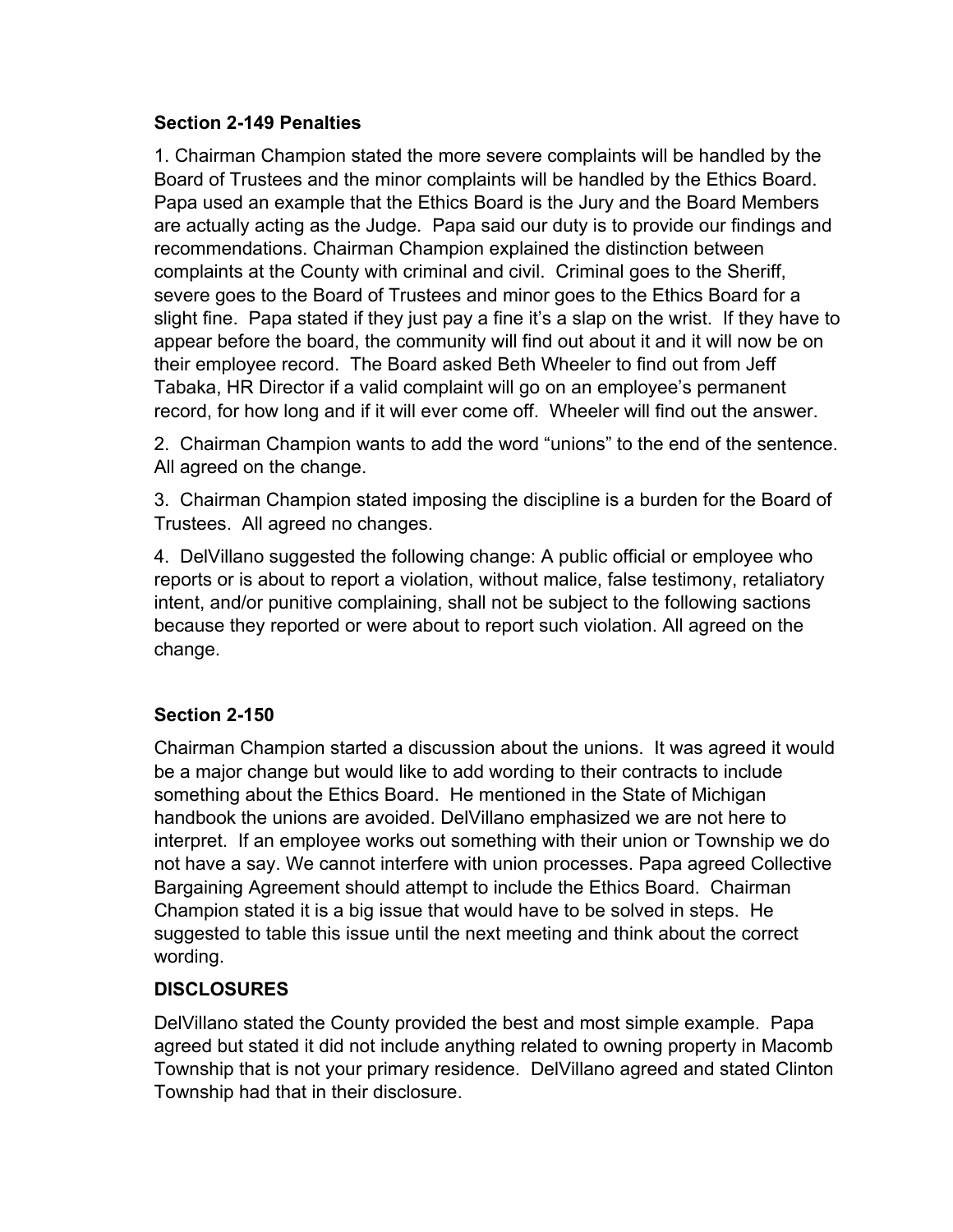Papa and DelVillano questioned the definition of "immediate" family. Suggested we put immediate family as defined in ethics ordinance. Also suggested in the gifts section we do the same. Gifts as defined in the ethics ordinance. DelVillano stated we can add a "part" of the ordinance on the form if needed. DelVillano volunteered to type up the forms and send to Kowal and Wheeler.

Chairman Champion confirmed that all employees are included, even the grass cutters. Papa suggested that in the future we also include contractors, consultants and volunteers.

# **7. OLD BUSINESS**

#### **8. \* PUBLIC COMMENTS**

There were two attendees on zoom. Jim Gelios commented. He thanked the new Ethics Board for all their hard work. He mentioned it is sometimes difficult to hear the Zoom Meeting and that the minutes were not posted to the website. He also stated that if the Board of Ethics does not agree that the complaint is not real or valid it does not have to go the Board of Trustees.

Champion, Papa and DelVillano all thanked Jim Gelios for all his hard work as well. Chairman Champion asked Gelios if he would attend the next Ethics Board Meeting on April 8, 2021 as a guest speaker. Gelios accepted and said he would attend. Chairman Champion asked Wheeler to send Gelios an invite.

### **9. BOARD COMMENTS**

Papa suggested a homework assignment asking everyone if anything is missing from the ordinance. Examples include training requirements for the Board and disclosure of private information. DelVillano suggested this type of recommendations be put in procedures, not in the ordinance. All agreed.

Chairman Champion asked if we could coordinate the Ethics Ordinance suggested changes with other ordinance changes that would be on agenda for the Board of Trustees. Wheeler will find out the answer and let the Ethics Board know.

Chairman Champion suggested items for the next agenda:

Penalties and fines Unions Disclosure draft **Procedures** Guest Speaker – Jim Gelios